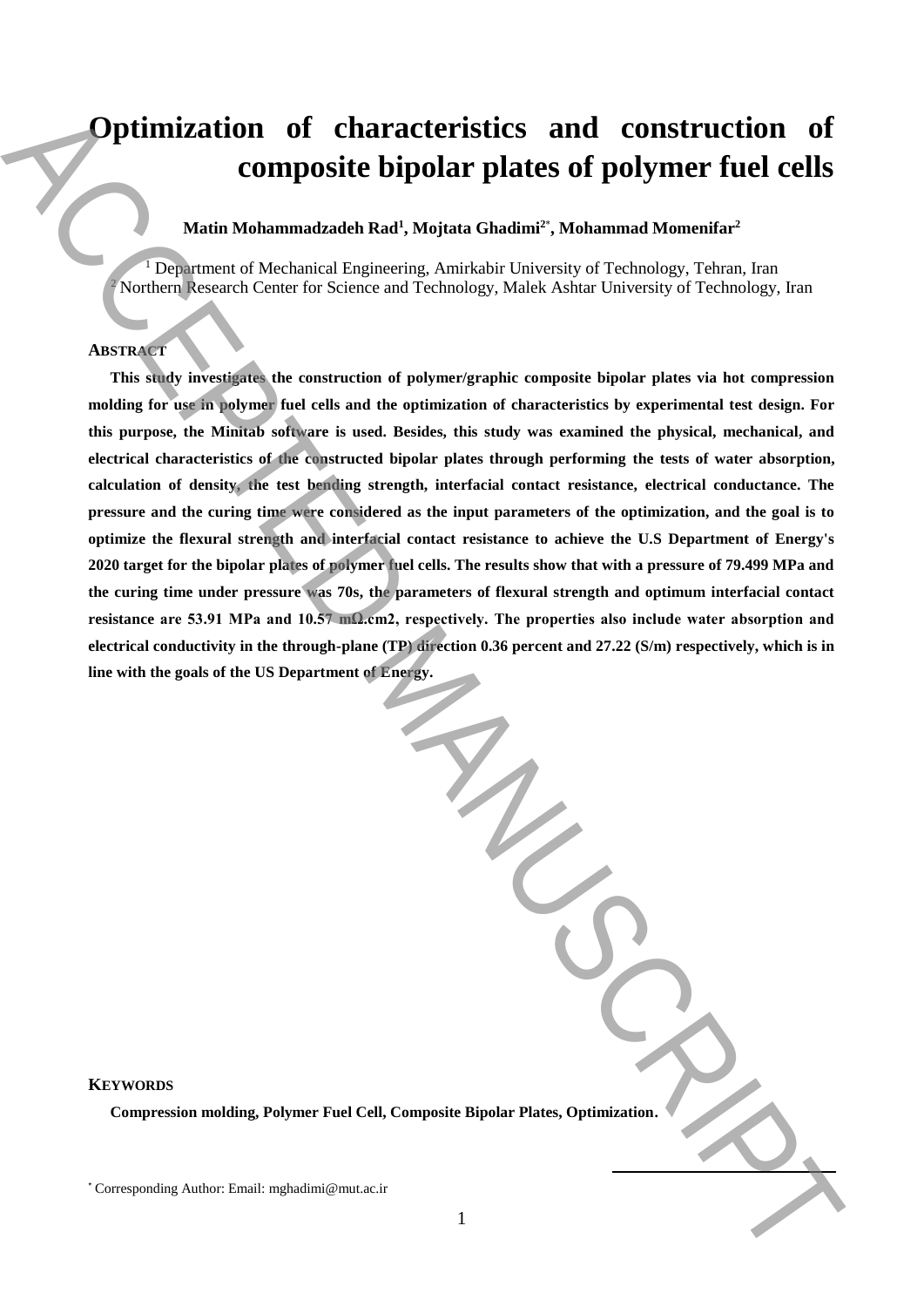#### **1. Introduction**

# **2. Materials and composite preparation**

Water absorption 
$$
\% = \left(\frac{(W - D)}{D}\right) \times 100
$$
 (1)

$$
\sigma_f = \frac{3PL}{2bd^2} \tag{2}
$$

$$
\rho = \frac{R}{L} A \tag{3}
$$

$$
\sigma = 1/\rho \tag{4}
$$

will be calculated by the following Eq. (5) to (8) [5].  
\n
$$
R_1 = 2R_{GDL} + 2R_{cu} + R_{BP} + 2R_{GDL/BP} + 2R_{GDL/cu}
$$
\n(5)

$$
R_{GDL/BP} = \frac{1}{2}(R_1 - 2R_{GDL} - 2R_{cu} - R_{BP} - 2R_{GDL/cu})
$$
\n(6)

$$
R_2 = 2R_{cu} + R_{GDL} + 2R_{GDL/cu}
$$
 (7)

$$
R_{GDL/BP} = \frac{1}{2}(R_1 - R_2)
$$
\n(8)

#### **3. Results and Discussion**

#### **Table 1. Test results for fabricated samples**

| 1. Introduction<br>A fuel cell is an electrochemical device that<br>converts the chemical energy of a fuel into electrical<br>energy without combustion. Bipolar plates are the main<br>components of polymer membrane fuel cells that have<br>several functions. Poor mechanical properties of<br>graphite, corrosion problems in metal plates and high<br>cost of coating have attracted the attention of many<br>manufacturers and researchers to composite bipolar                                                                                                                                                                                                                                                                                                                                                  | Interfacial contact resistance test between two layers of<br>gas diffusion layer and two copper plates with gold<br>coating and the contact resistance between the levels<br>will be calculated by the following Eq. $(5)$ to $(8)$ [5].<br>(5)<br>$R_1 = 2R_{GDL} + 2R_{cu} + R_{BP} + 2R_{GDL/BP} + 2R_{GDL/cu}$<br>(6)<br>$R_{GDL/BP} = \frac{1}{2}(R_1 - 2R_{GDL} - 2R_{cu} - R_{BP} - 2R_{GDL/cu})$<br>(7)<br>$R_2 = 2R_{cu} + R_{GDL} + 2R_{GDL/cu}$<br>(8)                                                                                                                                                                                                                                                    |
|-------------------------------------------------------------------------------------------------------------------------------------------------------------------------------------------------------------------------------------------------------------------------------------------------------------------------------------------------------------------------------------------------------------------------------------------------------------------------------------------------------------------------------------------------------------------------------------------------------------------------------------------------------------------------------------------------------------------------------------------------------------------------------------------------------------------------|----------------------------------------------------------------------------------------------------------------------------------------------------------------------------------------------------------------------------------------------------------------------------------------------------------------------------------------------------------------------------------------------------------------------------------------------------------------------------------------------------------------------------------------------------------------------------------------------------------------------------------------------------------------------------------------------------------------------|
| plates.                                                                                                                                                                                                                                                                                                                                                                                                                                                                                                                                                                                                                                                                                                                                                                                                                 | $R_{GDL/BP} = \frac{1}{2}(R_1 - R_2)$                                                                                                                                                                                                                                                                                                                                                                                                                                                                                                                                                                                                                                                                                |
| In this study, composite bipolar plates were<br>bulk<br>investigated<br>and<br>used<br>molding<br>compound/composite for the construction of bipolar<br>plates, called BMC. The samples were fabricated based<br>on the experimental design by Minitab software. Then<br>the experimental results of the physical, mechanical and<br>electrical properties of the bipolar plates made of<br>polymer/ graphite composite were discussed. Finally, by<br>optimizing the results of flexural strength and interfacial<br>contact resistance (ICR) and aiming to reach the<br>standards of the US department of energy in 2020<br>(DOE), the ideal parameters for the construction of<br>composite bipolar plates were obtained.                                                                                            | 3. Results and Discussion<br>The densities obtained in some samples were slightly<br>lower than the densities provided by the material<br>manufacturer. Part of this difference was due to the<br>difference in the density of the uncured powder and the<br>curing material. Water absorption amount in sample<br>number 12 was 0.36%, which compared to other<br>samples indicates better curing conditions and quality of<br>this sample in terms of this physical property. The<br>optimal amount of water absorption in the energy<br>department for composite bipolar plates is reported to<br>be less than 0.1%.                                                                                              |
| 2. Materials and composite preparation                                                                                                                                                                                                                                                                                                                                                                                                                                                                                                                                                                                                                                                                                                                                                                                  | Table 1. Test results for fabricated samples                                                                                                                                                                                                                                                                                                                                                                                                                                                                                                                                                                                                                                                                         |
| At this stage, according to the range proposed by<br>the powder company for molding bipolar plates [1], the<br>range of main parameters was determined. Then, the<br>conditions for making composite bipolar plates were<br>investigated by designing a central composite<br>experiment in the face center at 5 levels in the period<br>between 5.68-70 seconds and a pressure of 48.7-91.2<br>MPa, and 13 composite bipolar plates were molded.<br>Finally, the tests required to evaluate properties of the<br>plates were determined in accordance with the optimal<br>target of the US Department of Energy 2020 (DOE) [2].<br>Water absorption percentage was obtained by means of<br>Eq. (1) according to ASTM D570 standard [3].<br>Water absorption $\phi_0 = \left(\frac{(W - D)}{D}\right) \times 100$<br>(1) | <b>ICR</b><br>Flexural<br>Density<br>Water<br>Samples<br>$(gr/cm^3)$<br>absorption $(\% )$<br>$(m\Omega.cm2)$<br>strength<br>(MPa)<br>11.85<br>1.91<br>52.05<br>0.68<br>1<br>2<br>0.72<br>9.87<br>53.42<br>1.88<br>$\overline{3}$<br>15.17<br>43.20<br>1.67<br>0.63<br>$\overline{4}$<br>42.27<br>0.63<br>11.96<br>1.74<br>5<br>15.84<br>38.32<br>1.59<br>0.57<br>6 <sup>1</sup><br>10.36<br>50.82<br>1.92<br>0.78<br>7<br>47.55<br>11.34<br>1.66<br>0.61<br>8 <sub>1</sub><br>14.37<br>44.82<br>1.89<br>0.49<br>9<br>11.37<br>48.82<br>1.90<br>0.59<br>10<br>11.87<br>48.47<br>1.80<br>0.41<br>0.53<br>11<br>11.80<br>47.92<br>1.69<br>12<br>10.57<br>53.91<br>1.86<br>0.36<br>13<br>0.59<br>12.96<br>1.63<br>43.55 |
| Flexural strength in accordance with the standard<br>ASTM D790 by Eq. (2) done [4].<br>(2)<br>$\sigma_f = \frac{3PL}{2bd^2}$<br>In this study, electrical conductivity was measured only<br>in the Through-plane according to Eq. $(3)$ and $(4)$ .<br>(3)<br>$\rho = \frac{R}{L} A$<br>$\sigma = 1/\rho$<br>(4)<br>$\overline{2}$                                                                                                                                                                                                                                                                                                                                                                                                                                                                                      | The value of flexural strength according to DOE 2020<br>should be more than 25 MPa. The results were obtained<br>for the samples prepared in the same range and the<br>flexural strength of sample 12 was 53.91. The electrical<br>conductivity was obtained in the direction of through-<br>plane of sample 12, 27.22 $(S/m)$ , which is in the<br>acceptable range. ICR between the surfaces of bipolar<br>plates and gas diffusion layer is one of the most<br>important features of bipolar plates and even more<br>important than the electrical conductivity of plates. For<br>this purpose, the interfacial contact resistance behavior<br>of the plates was investigated. Most specimens                     |